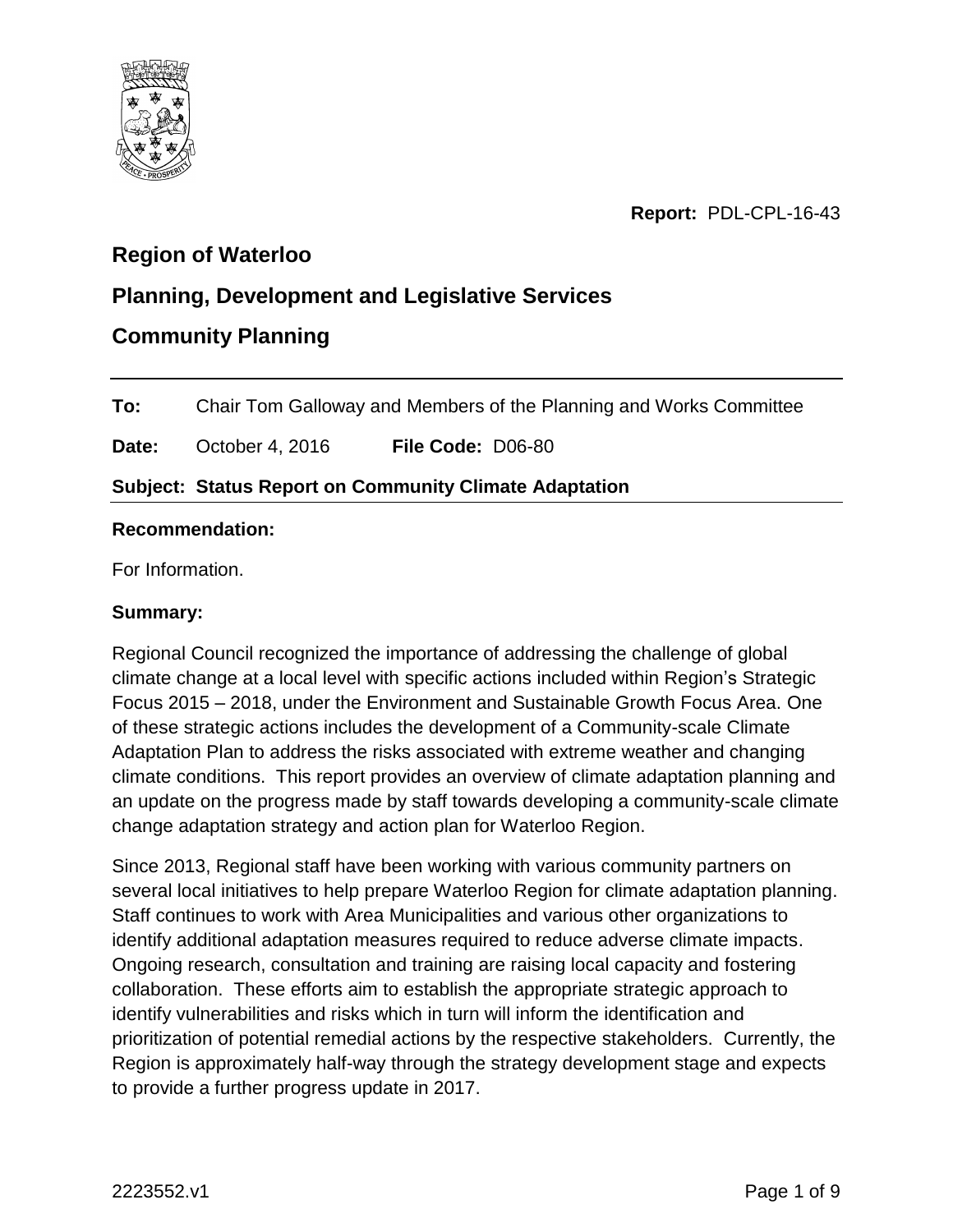#### **Report:**

# **Background**

Climate change is a global issue that impacts our natural and built environment, people and the economy. Regional Council recognized the importance of addressing the challenge of global climate change at a local level by including four related actions within the Corporate Strategic Plan for 2015 – 2018 under the Environment and Sustainable Growth Focus Area. These actions include both a corporate and community focus on reducing greenhouse gas (GHG) emissions (also known as climate change mitigation) as well as climate adaptation to deal with local impacts of extreme weather events and changing weather conditions within Regional operations as well as the broader community.

The actions involving a community scope, by necessity, are dependent on collaboration with various community partners. One example of this type of collaboration is the Climate Action Waterloo Region initiative which involves area municipalities, local utilities and the leadership of two local non-governmental organizations, Sustainable Waterloo Region and REEP Green Solutions.

Mitigation efforts typically attempt to slow the progression of climate change by reducing emissions of GHGs into the atmosphere. However, despite progress made towards reducing GHG emissions, there is strong evidence that global and regional climates are already changing. Communities across Canada and internationally are working to understand and prepare for the potential ramifications of more severe changes still to come. This report provides an overview of climate change adaptation planning and an update on the progress made by staff towards developing a community-scale climate change adaptation strategy and action plan for Waterloo Region.

# **Corporate and Community Climate Adaptation**

Climate change adaptation seeks ways to better protect communities from various climate impacts by reducing their vulnerability to potential risks. Climate adaptation strategies and actions can be divided into corporate-level and community-level initiatives. In the context of this report, corporate-level adaptation initiatives focus specifically on climate impacts that may adversely affect municipal operations and the delivery of programs and infrastructure services which are under direct municipal control such as Regional facilities, roads and water services. In contrast, community-level adaptation initiatives focus on areas beyond the operational control of an individual municipality or organization such as is the case with protecting community health and safety, flood preparedness or impacts to the built and natural environment as well as the local economy. Climate adaptation planning at a community-scale requires collaboration with various community partners to effectively address the wide range of potential risks associated with extreme weather and changing climate conditions.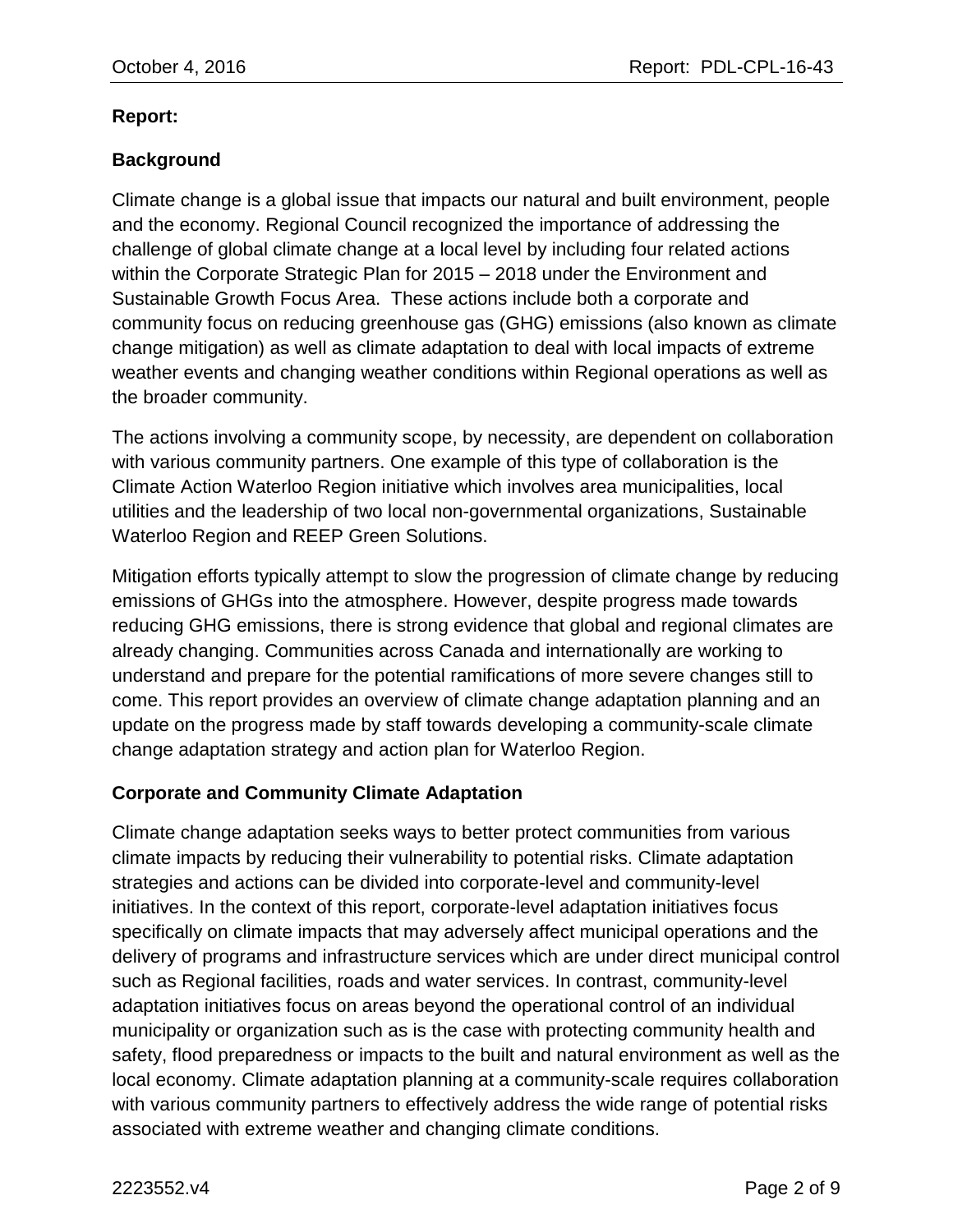# **Community-Scale Adaptation Planning**

In the context of Waterloo Region, community-level climate change adaptation planning aims to address potential climate impacts in areas where the Region does not have direct control. This requires bringing together Area Municipalities and other key stakeholders such as the GRCA, local utilities, school boards and community agencies to be involved in the planning process. By collaborating with community partners, a range of potential climate change impacts, vulnerabilities and risks can be identified and assessed in a locally relevant manner. This in turn informs the identification of potential remedial actions and their prioritization by stakeholders in a position to manage the identified risks. This is the basis upon which an implementation plan can be developed to reflect the specific conditions and needs of Waterloo Region.

Research into the climate change adaptation planning efforts of other regional municipalities in Ontario indicates that adaptation planning often spans two main stages: 1) development of an adaptation strategy, and 2) the development of an adaptation action plan.

The strategy-building stage typically involves relationship-building with community partners and conducting research into climate projections and potential local impacts. This research informs a strategic document that communicates the need for climate adaptation and outlines a proposed process to develop an action plan involving local stakeholders and decision-makers. For a regional municipality, governance of a collaborative process involving multiple local governments and other agencies typically requires the development of a terms of reference or community charter document.

The climate adaptation action plan recommends specific measures to enhance the community's ability to develop resilience to climate change impacts and assigns agreedupon responsibilities for undertaking related actions. An action plan should consider local conditions, vulnerabilities and risks identified through stakeholder consultations and technical assessments where necessary, involving those that would enable implementation as well as the monitoring and review of actions.

Based on the experiences of other regional municipalities in Ontario, creating an overall adaptation strategy can take approximately two years to complete, while the development and approval of a community action plan can take an additional two to four years depending on the breadth of risks addressed and the depth of the vulnerability and risk analyses conducted. Attachment A includes a Summary of Municipal Climate Adaptation Efforts to show the actual timelines experienced by several regional municipalities in Ontario. Currently, the Region is approximately half-way through the strategy development stage as further detailed below.

There are various frameworks and tools available to help Canadian municipalities undertake climate change adaptation. These range from issue-specific frameworks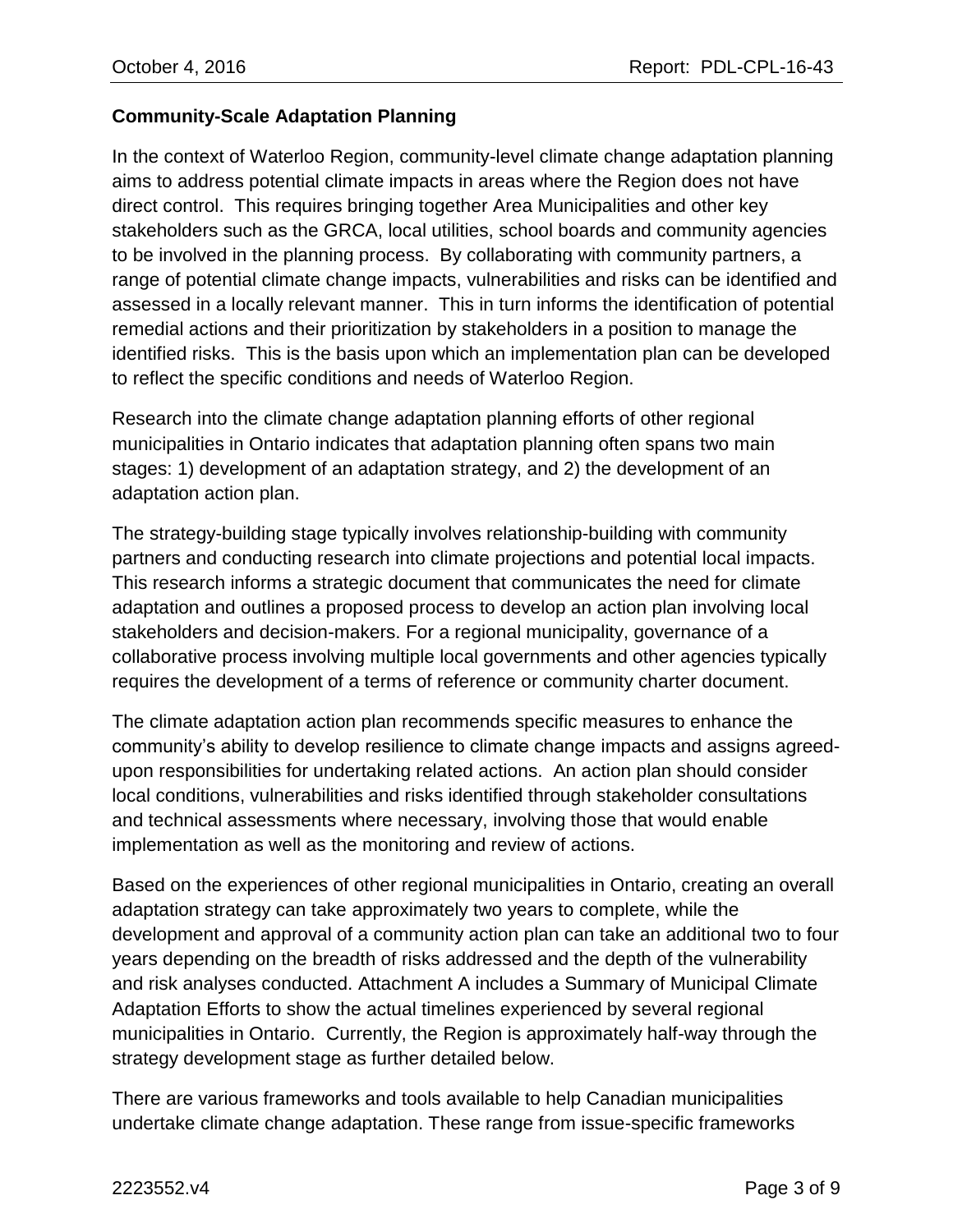focused on water resources, for example, to broader frameworks that provide high-level process guidance on a wider scope of issues but with less in-depth technical analysis. Generally, climate adaptation frameworks follow a similar root structure including the following main steps:

- Conducting preliminary research on regional climate projections, engaging stakeholders, and gaining necessary approvals to proceed with a defined planning process;
- Identifying and evaluating impacts, conducting vulnerability and risk assessments specific to a locale;
- Identifying practical and effective interventions or actions, prioritizing those that address the highest areas of risk;
- Identifying the necessary resources and seeking associated approvals for implementation of an action plan; and,
- Periodic monitoring and review for continual improvement.

Several tools are also available to offer more specific assistance with components of the climate change adaptation process. Examples of these tools include a protocol developed by Engineers Canada to assess the vulnerability of public infrastructure or a guidance framework developed by the World Health Organization for evaluating `risk to human health. Tools that are topic-specific support a deeper investigation of potential vulnerabilities and risks, while the broader frameworks are useful for helping to coordinate the overall process, and more likely provide a simplified screening-level vulnerability and risk assessment suitable for scoping and prioritization of where to conduct more in-depth investigations.

# **Progress Towards Climate Change Adaptation in Waterloo Region**

Over the past few years, Regional staff have been working with Area Municipalities and other community partners on several local initiatives to help prepare Waterloo Region for the climate adaptation planning tasks that lie ahead. A summary of these local achievements to date are included as follows:

- Establishing local research capacity and expertise at the University of Waterloo including the Interdisciplinary Centre on Climate Change (IC3), the Intact Centre on Climate Adaptation (ICCA) and Partners for Action Initiative (2012 – 2015);
- Development of a climate adaptation toolkit for residents which has been prepared by the non-profit KW Transition group and funded by the Region's Community Environmental Fund - available at the following website address: <http://www.transitionkw.com/initiatives/toolkit/>(2013/2014);
- A climate adaptation forum hosted by the University of Waterloo to raise awareness amongst Regional and Area Municipal staff (October 2014); and,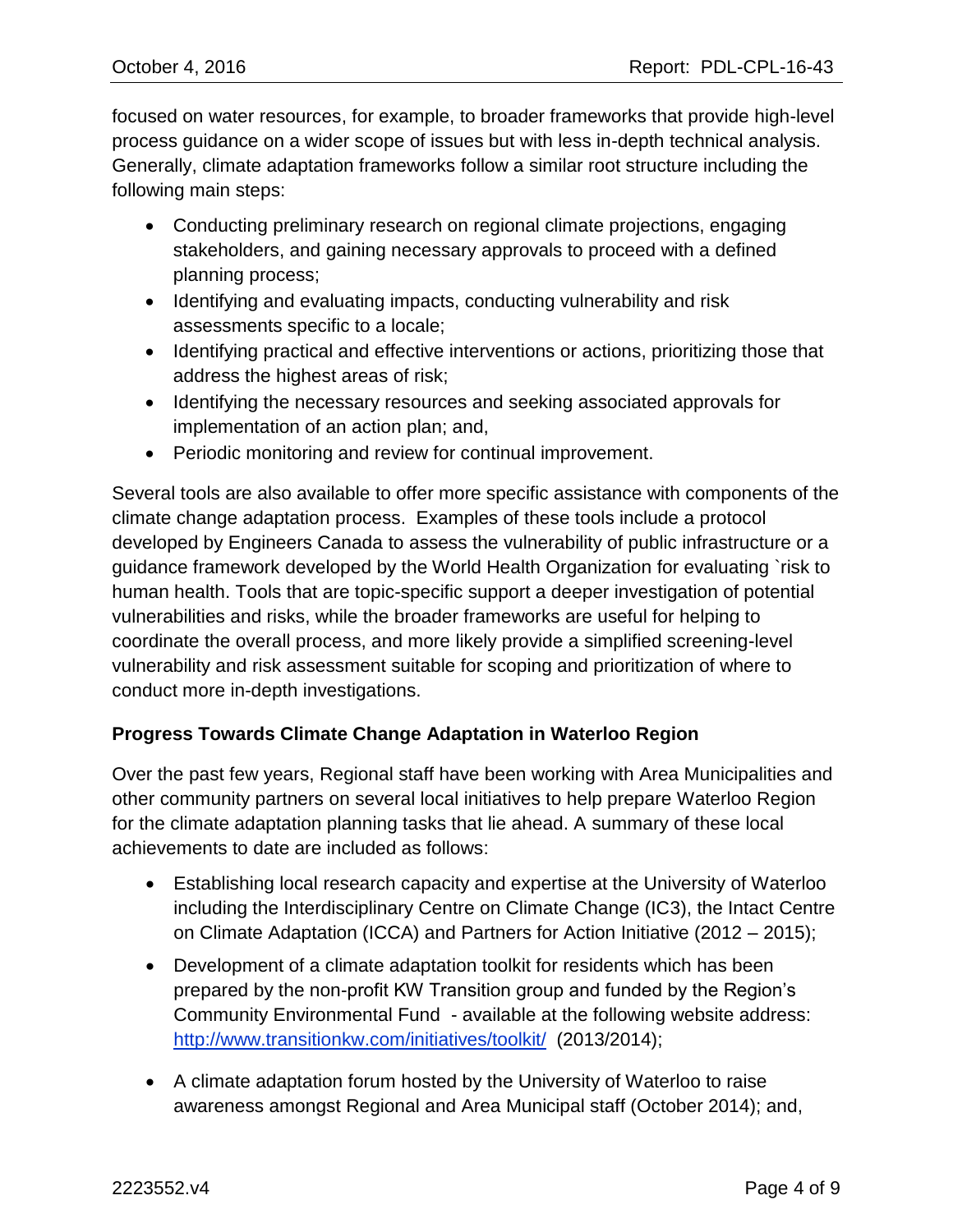Research on local Climate Projections as a collaboration between Area Municipalities, the Region and the University of Waterloo (PDL-CPL-15-58). The research was prepared as a detailed technical report as well as an infographic and video format all available through the following website address: [https://uwaterloo.ca/climate-centre/research-0/research-projects.](https://uwaterloo.ca/climate-centre/research-0/research-projects)

In January 2016, Regional Council approved funding to support community climate adaptation planning consistent with the Region's Strategic Plan, specifically to hire two consecutive one-year full-time Masters Student Interns from May 2016 to April 2018. To date, the additional staff has conducted:

- Research into the climate adaptation strategies and action plans of several regional municipalities in Ontario.
- Research into climate change adaptation frameworks and risk assessment tools available to municipalities to help guide each stage of the planning process.
- A preliminary scan into existing local actions that may currently contribute to the ability of Waterloo Region to adapt to climate change and extreme weather.

Regional staff recently held a second Municipal Forum for Climate Adaptation in Waterloo Region on June 22<sup>nd</sup>, 2016. The event brought together staff from the Region and Area Municipalities, the GRCA and University of Waterloo (UW). UW researchers from IC3 and the ICCA initiative presented on the localized climate projections study for Waterloo Region and on several UW programs relevant to climate adaptation. Region of Waterloo staff presented their research into the adaptation planning experiences of other regional municipalities, the frameworks and tools available, and facilitated a discussion of a draft work plan and elements of the adaptation process in need of further collaboration. Follow-up conversations with forum attendees led to further considerations regarding potential governance models, use of tools/frameworks, timelines, addressing confusion on the difference between mitigation and adaptation and corporate versus community-scoping issues.

Most recently, Regional staff met with representatives from each of the three Cities to share updates on progress towards corporate and community climate adaptation. The Cities are in the very early stages of their corporate adaptation efforts and have differing staff resources to address climate adaptation. Efforts will also continue to engage representatives from the Townships to invite their involvement. As the Area Municipalities are key partners, it is essential that the Region's climate adaptation efforts integrate with Area Municipal climate change planning efforts, as this will have implications in areas with shared or overlapping responsibility. The Region will continue to facilitate discussions on community adaptation planning as well as encourage collaboration and coordination among stakeholders. Developing a common approach to addressing existing and potential adverse climate impacts within Waterloo Region is an essential first step to optimizing local adaptive measures.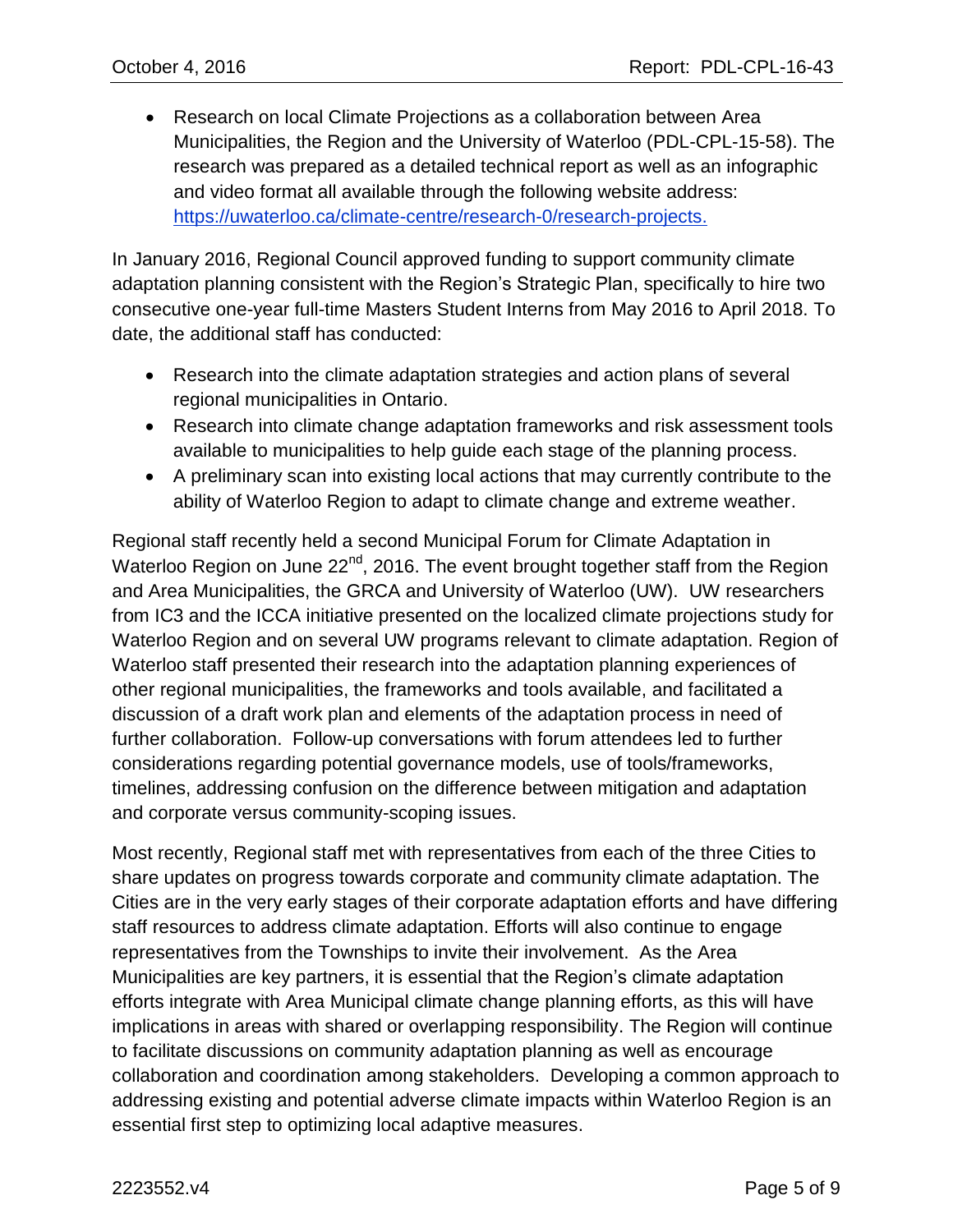### **Next Steps**

The Region and the Cities of Cambridge, Kitchener and Waterloo are collaborating on arranging training and education workshops for municipal staff, intended to increase their awareness of how to incorporate climate change considerations within existing risk management frameworks. The training should help raise capacity to identify potential climate impacts and undertake screening-level vulnerability and risk assessments. Summary reports on the outcomes of these workshops will be included in the next community climate adaptation progress report in 2017.

Work to establish a terms of reference or project charter for community climate adaptation planning is ongoing. This document is envisioned to define the proposed scope for the plan, the goals, objectives and timelines for detailed assessments, and a governance structure outlining roles of involved stakeholders. An adaption strategy document is currently planned for completion in the first half of 2017 for consideration by Regional and Area Municipal Councils. Attachment B: Community Climate Adaptation – Work Plan Summary provides an overview of the anticipated next steps and timeline for the overall community climate adaptation process.

### **Corporate Strategic Plan**

This report addresses Strategic Objective 3.4 Improve the Region of Waterloo's resilience to climate change and/or severe weather, specifically Action 3.4.2 Collaborate with stakeholders to develop a community-wide Climate Adaptation Plan.

#### **Financial Implications**

**As part of the 2016 budget, Council approved \$172,000 for 2016-2018 for the Community-wide Climate Adaptation Plan funded from the Tax Stabilization Reserve Fund with \$80,000** for 2016**, \$77,000 for 2017 and \$15,000 for 2018. The funding covers graduate student intern costs as well as the Region's share of the training program costs referenced within this report.**

#### **Other Department Consultations/Concurrence**

Staff within Transportation and Environmental Services along with the Corporate Services Department were consulted in the preparation of this report as they are involved in a parallel Corporate Strategic Plan Action regarding adaption planning for Regional infrastructure and related services (3.4.1).

#### **Attachments**

Attachment A: Summary of Municipal Climate Adaptation Efforts

Attachment B: Community Climate Adaptation – Work Plan Summary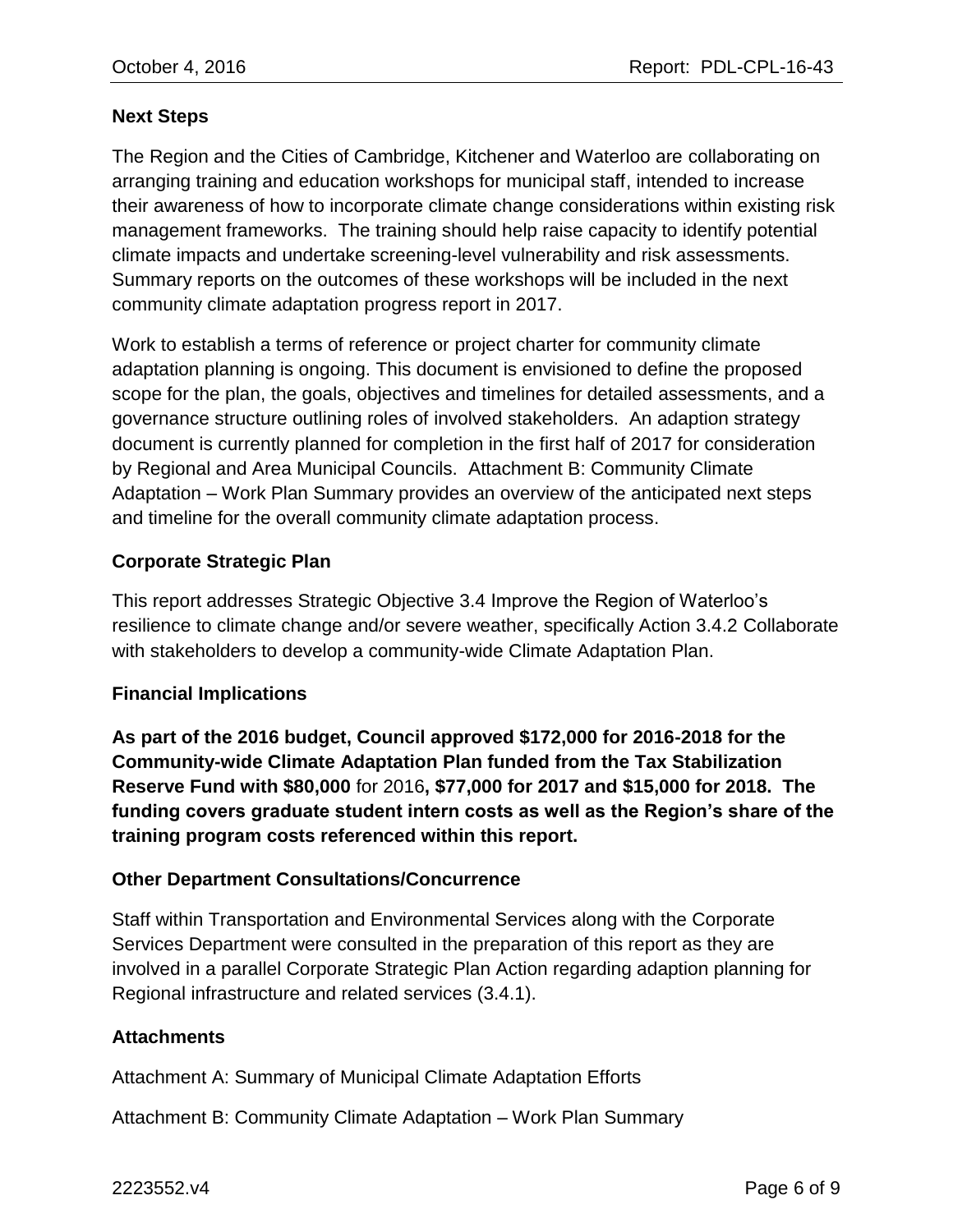**Prepared By: David Roewade**, Sustainability Specialist

**Nicholas Cloet**, Student Planner – Climate Change

**Approved By: Debra Arnold**, Action Commissioner, Planning Development and Legislative Services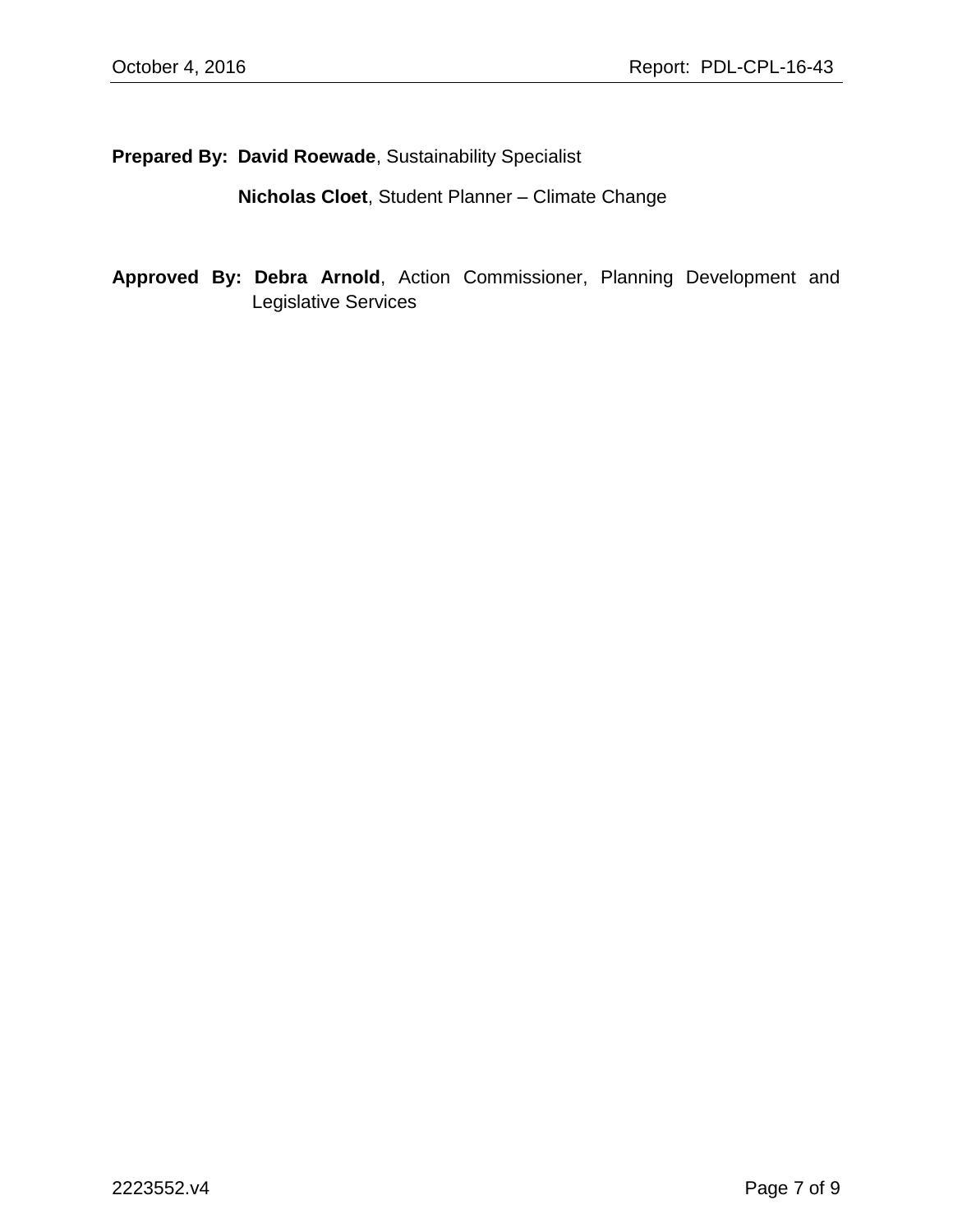# **Attachment A: Summary of Municipal Climate Adaptation Efforts**

| <b>Region</b>             | <b>Approximate Timeline</b>                                                                                                                                                                                                                                                                                                                                                                                                                                                                                                                                 |  |
|---------------------------|-------------------------------------------------------------------------------------------------------------------------------------------------------------------------------------------------------------------------------------------------------------------------------------------------------------------------------------------------------------------------------------------------------------------------------------------------------------------------------------------------------------------------------------------------------------|--|
| City of<br><b>Toronto</b> | 2007: Public consultations demonstrate support for climate<br>adaptation<br>2008: Adaptation strategy<br>2011: Detailed climate projections<br>2013: Summary of climate projections presented to Council,<br>separate recommendation for health & climate change strategy<br>2014: Climate change risk management policy<br>2015: New public health strategy specific to climate change impacts<br>2016: Three thematic working groups undertake vulnerability<br>assessments (Transportation; Water, Wastewater and Storm Water;<br>Utilities and Telecom) |  |
| <b>Durham</b>             | 2012: Climate change Local Action Plan<br>2014: Climate projections study, broad adaptation strategy<br>2015: Stakeholder involvement in Expert Task Force groups<br>2016: Draft program design (action plan), seeking approval<br>2017: Anticipated implementation                                                                                                                                                                                                                                                                                         |  |
| <b>Peel</b>               | 2010: Background research on climate adaptation, Peel conditions<br>2011: Broad adaptation strategy, Terms of Reference<br>2012 – 2015: Vulnerability assessments in various impact areas (i.e.<br>health, natural heritage, public infrastructure), Peel-specific climate<br>projections study, revised governance structure<br>2016: Synthesis report in progress (to include action plan)                                                                                                                                                                |  |
| <b>York</b>               | 2009: Staff training on climate adaptation<br>2011: Draft adaptation strategy (not approved by Council)<br>2014 - Present: new bottom-up approach. Local municipalities use<br>the same tools, share information, undertake individual actions<br>instead of common regional effort.                                                                                                                                                                                                                                                                        |  |
| <b>Niagara</b>            | 2012: Broad adaptation strategy<br>2013: Combined mitigation and adaptation action plan (mostly<br>mitigation)<br>2015: New council did not renew funding for climate change portfolio                                                                                                                                                                                                                                                                                                                                                                      |  |